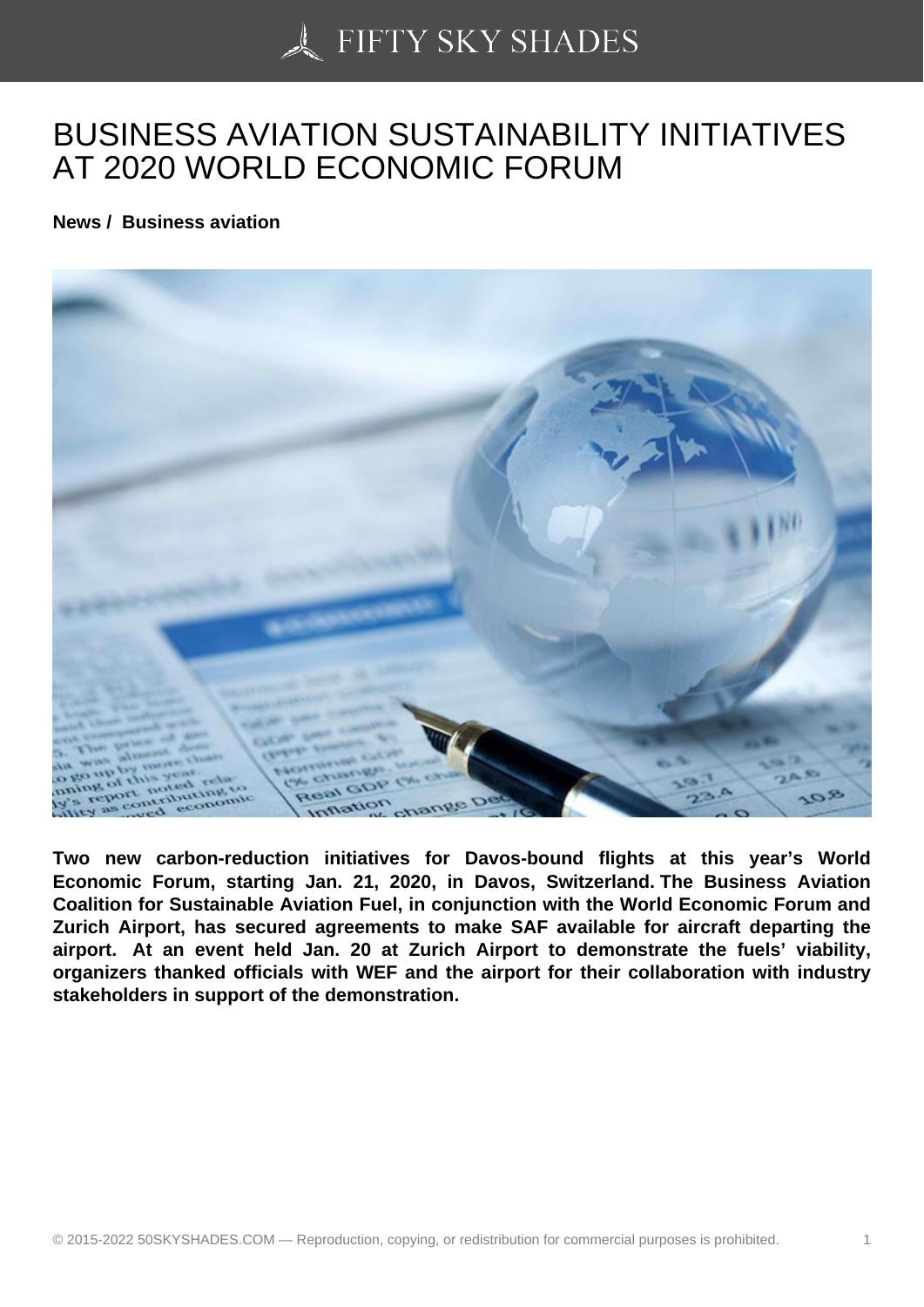**Additionally, under a payment-transfer initiative known as "book-and-claim," operators flying to Davos are, for the first time, able to purchase SAF supplies, even at airports where SAF is not available. The initiative will be in place at New Jersey's Teterboro Airport (TEB) outside New York City, Laurence G. Hanscom Field (BED) in Bedford, Mass., and Dulles International Airport (IAD), outside Washington, DC. Simply put, SAF will be apportioned to the purchasing aircraft at TEB, BED and IAD, and consumed through a routine operation at California's Van Nuys Airport (VNY). Leaders with the coalition stakeholder groups applauded both initiatives, which were made possible through the efforts of Jet Aviation, Neste and World Fuels.** 



"Business aviation has long been committed to the sustainability of flight," said NBAA President and CEO Ed Bolen. "As we continue working toward increased availability of sustainable fuels, we know that these initiatives are key to moving the industry toward a carbon-neutral future, this week, and in the years to come."

"Business aviation aims to be a catalyst in the transition to cleaner and more sustainable transport. The new SAF programme brings us one step closer," said Juergen Wiese, chairman of EBAA. "This week at Davos, business aviation is laying the foundation of a physical, and traceable, SAF supply chain around the world."

"It is paramount that business aviation stimulates supply and demand for SAF, which is a linchpin to our industry's sustainability commitments. These initiatives complement efficiency gains garnered through more efficient aircraft and engine designs and leveraging performance-based navigation, which is enabled through advanced avionics," said Pete Bunce, General Aviation Manufacturers Association president and CEO.

"Business jet operators and their stakeholders around the world can and should request SAF when fueling their tanks," said Kurt Edwards, director general for the IBAC. "The demand for SAF is the game changer for more production, and the time is now to bring the supply to our industry and demonstrate that thousands of aircraft are ready to fly with SAF."

"NATA commends the SAF Coalition and our members from all segments of the supply chain for